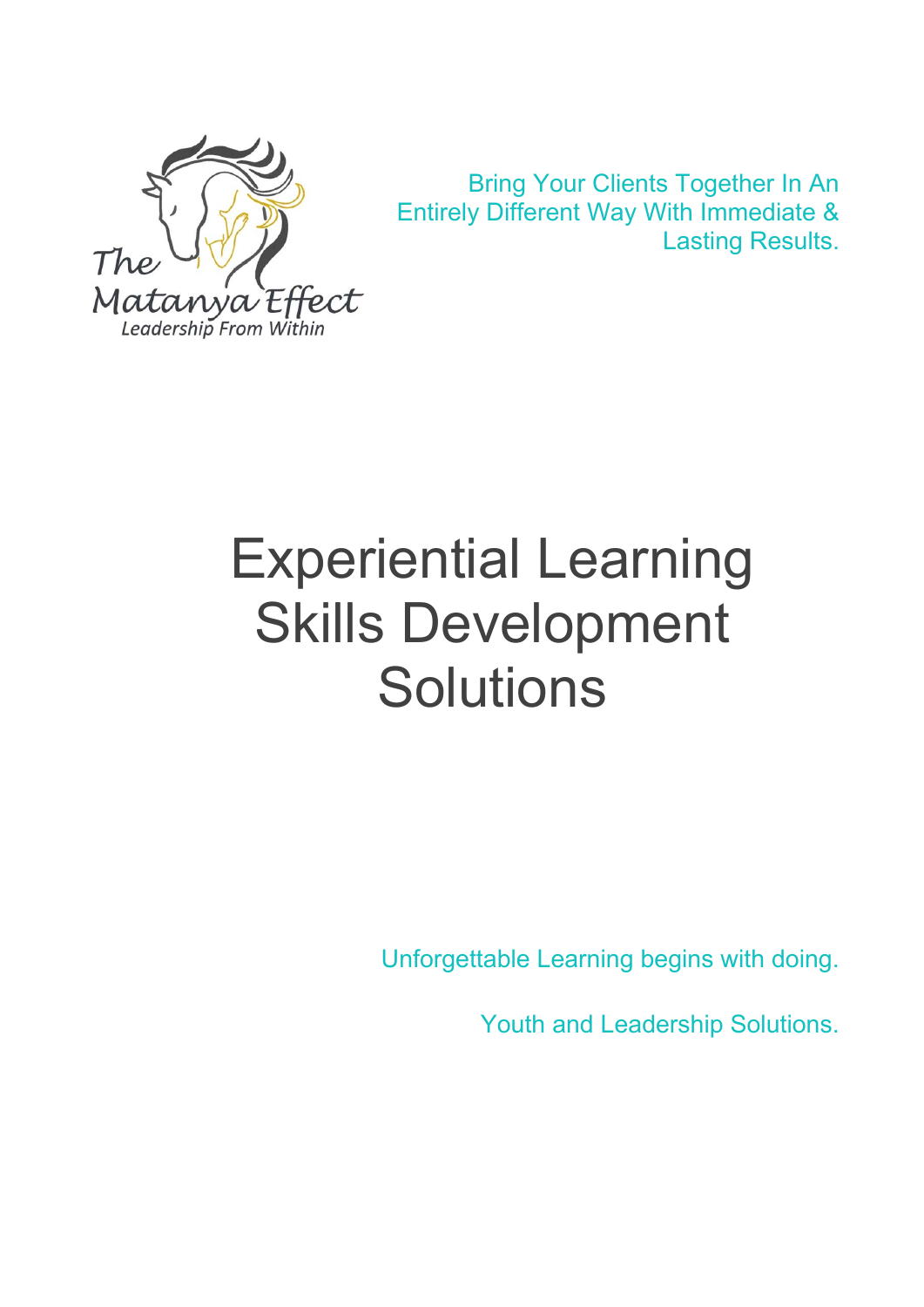# TABLE OF CONTENTS

| About us                           | R                       |
|------------------------------------|-------------------------|
| Why Horses?                        | 4                       |
| What is the next step?             | $\overline{\mathsf{S}}$ |
| The Curriculum in brief            | 6                       |
| <b>Frequently Asked Questions?</b> | 10                      |
| What do others say?                | 13                      |
| Contact us                         |                         |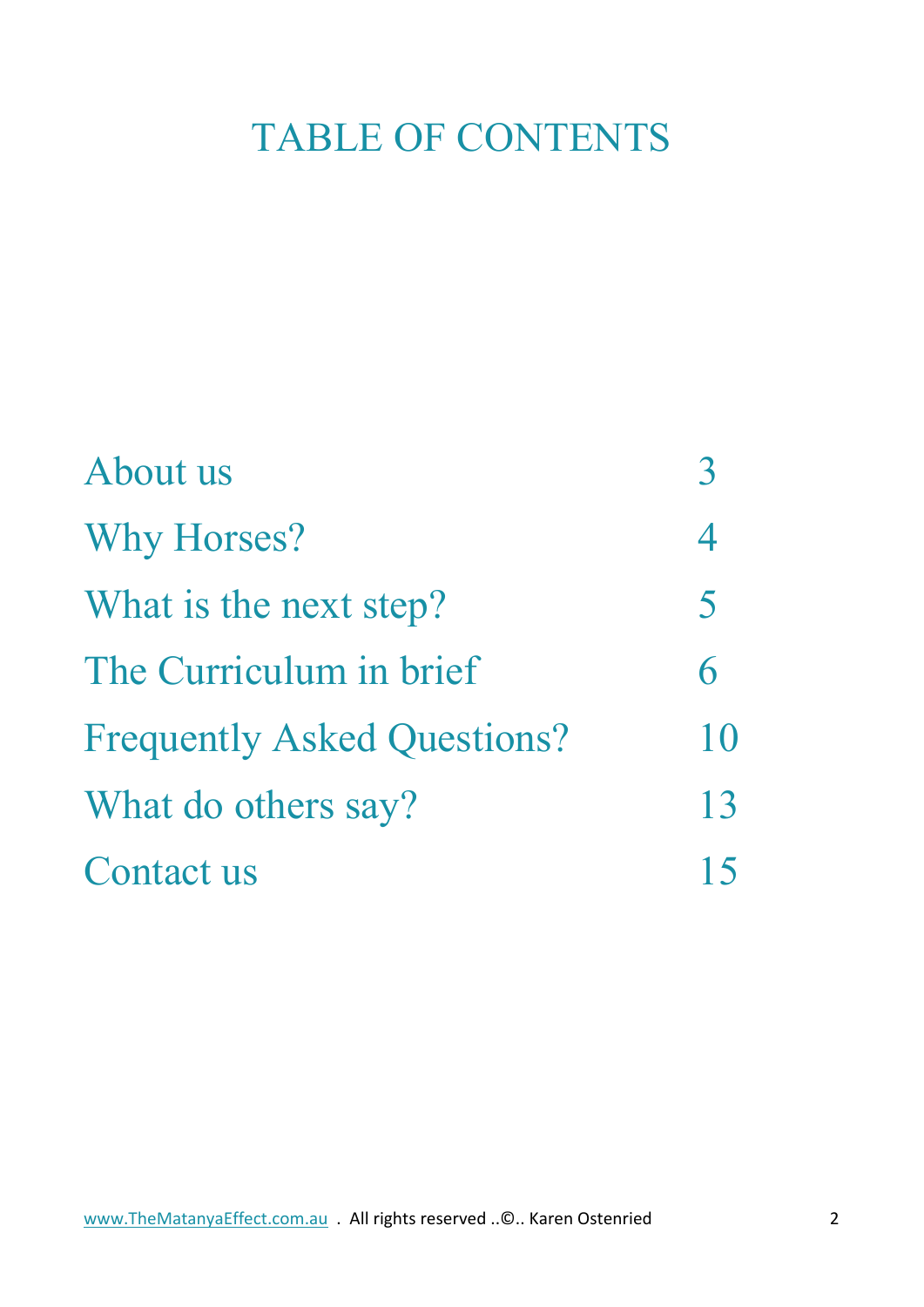

#### Thank you for considering us for your Life Skills and Leadership development.

The Matanya Effect has only been established in Kinglake since May 2017 however the programs we are licensed to use and the organisation we are accredited under (Equine Connection Inc.) have been established since 2009 and they have been executing outstanding team events throughout Canada, USA, Australia and New Zealand since then. They are approved by the Canadian Board of Education, and have many esteemed organisations as clients both commercial and not for profit.

#### About us.

Your hosts, Karen Ostenried and Bernie Svoboda have been practising natural horsemanship for over 20 years, with great success and see Equine Assisted Learning (EAL) as a practical application of horse behaviour to teach humans powerful life and business skills. Karen is an experienced facilitator and specialist trainer with backgrounds in medical science, operations, performance training and outdoor education and both holding Working With Children's accreditation.

We specialize in lasting change and immediate results to improve the results of any organisation, through our experiential objectively driven training. Our unique, fun and innovative programs/sessions are a great way to retain and transfer the learning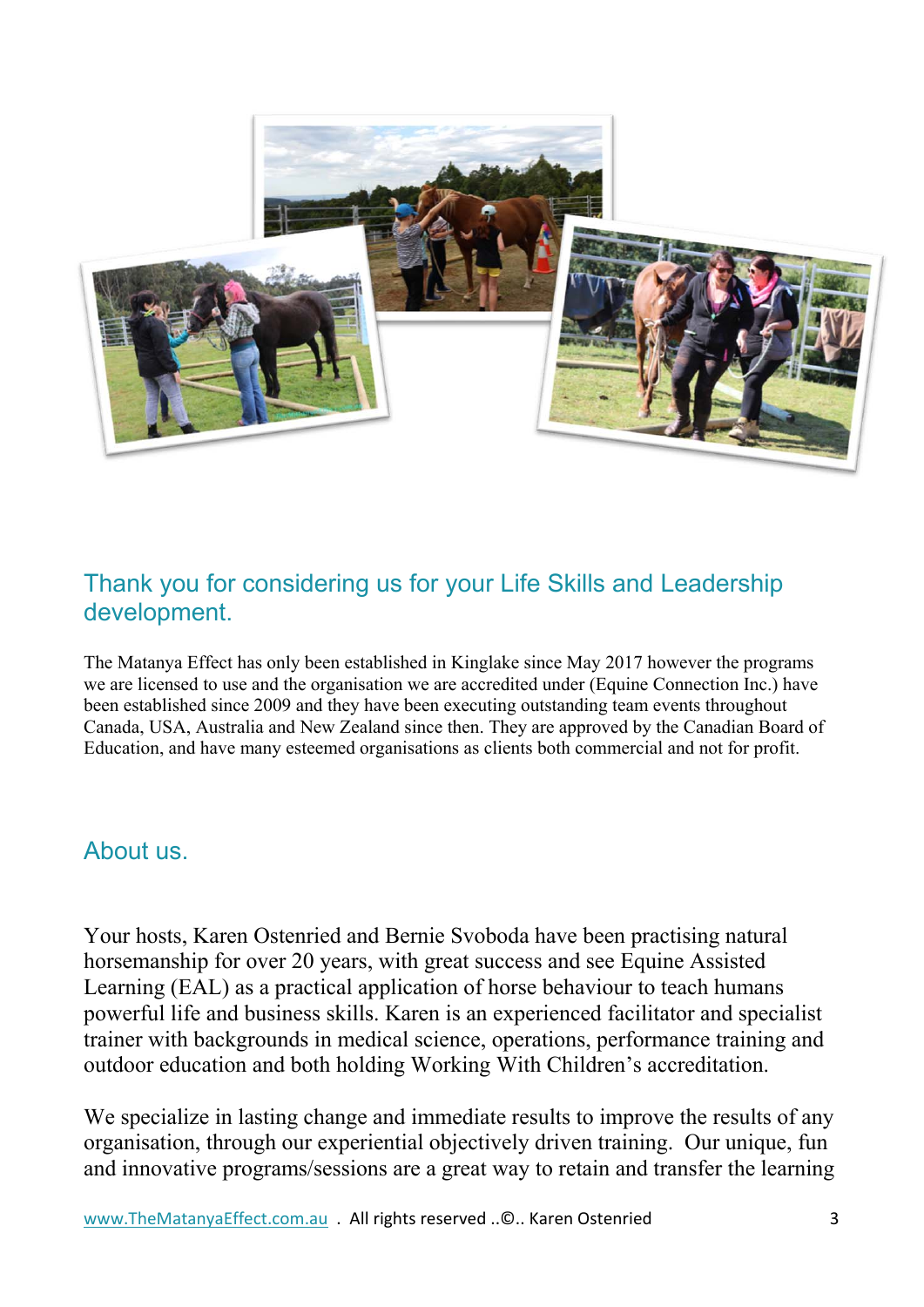into life. We offer a variety of programs that have been researched, tried and tested to fit the individuals' solutions to their needs.

We add a horse to the mix with a team! NO riding. These non-judgemental, honest and "will-tell-it-like-it-is"' horses are the teachers. If a horse doesn't have a leader, they will become the leader. The only way to learn and retain skills is to step out of our comfort zone.

# Why Horses?

#### They are a prey animal.

This means their senses are highly astute. They can hear our heart beat and they will react to the slightest changes within a team - allowing facilitators to find those "teachable moments" for the individual and the team.

#### They are just like us - sort of.

Horses have a lot to teach us, but they are also a lot like us. Herds to horses are teams/community to people. Horses require a leader that they trust and respect, just like we would love to have in life, and just like we would like to be to ourselves. These parallels give us the ability to link everything that happens in the arena to real life so that what you learn really sticks! Youth programs are always curriculum based, and work in a Trademarked building block system, so each session builds on the previous session to achieve long lasting change.

Quite simply, the horse does the teaching; facilitators are there to offer explanation and provide guidance as they work through the solution. Facilitators are not therapists. Not for Profit clients must be accompanied by a case manager or counsellor. Working with horses creates memories that we can apply to our lives and retain far longer than sitting in 'just another classroom'. Lasting change, because you can't fool the teacher means you must be authentic!

When you commit to a program, you want results for both time and precious resources that are invested. So how the heck are we different than other skills development programs you have tried? Participation, retention, fun and oh yeah.... a horse!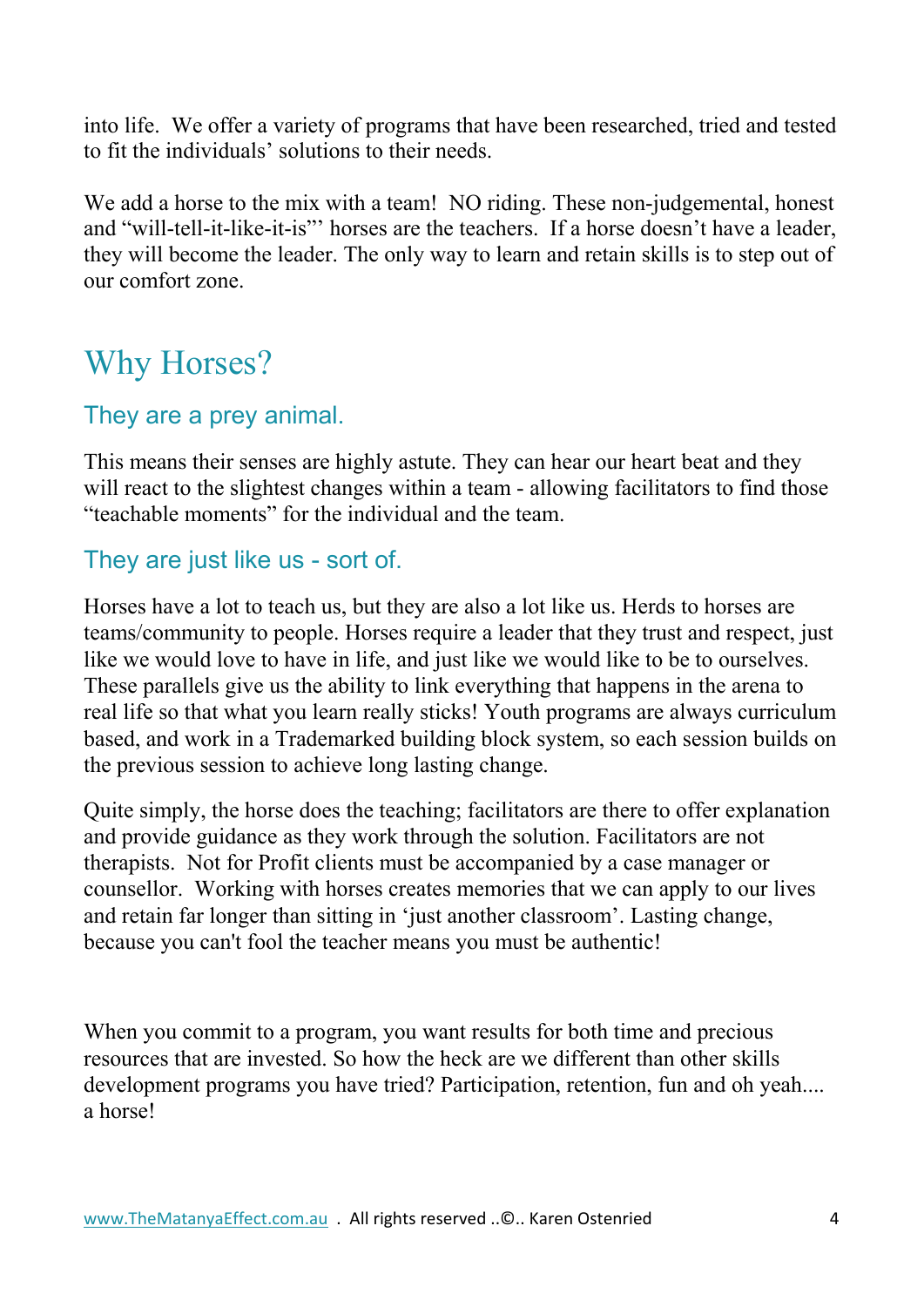- $\triangleright$  Your clients will work with a living, majestic and huge animal, the horse who can only tell the truth, give immediate honest feedback and is totally non-judgement.
- Your clients are all unique and your training should be too. The parallels and connections between humans and horses are so strong, it's uncanny. You will get the results you are looking for.
- $\triangleright$  We believe in helping people to achieve all they can and will be so it's important to work within the budget of your organisation so everyone wins.
- $\triangleright$  The learning is experiential and therefore will be retained!

There are always three main attributes of a successful individual; knowledge, skills and experience. Knowledge can be memorized and now is freely available, experience is gained over time but SKILLS are the foundation of learning to be able to utilize the knowledge and experience any individual has gained.

At the most basic level of all skills are interpersonal communications skills, which also tends to be one of the most lacking in today's environment. Horses reveal the hidden dynamics of any group. Program activities are designed to facilitate problem solving that encourages individuals to work cohesively as a team for positive results. This unique style of horse/human interaction is an effective approach to team building and leadership development and is a powerful metaphor for life.

# What is the next step?

Connecting with us to discuss how we can help to accomplish your mission! All the programs are developed by our certified experts.

The following is a brief description of our sessions. In every session emotional intelligence, teamwork, leadership and communication are elements to be expanded and refined.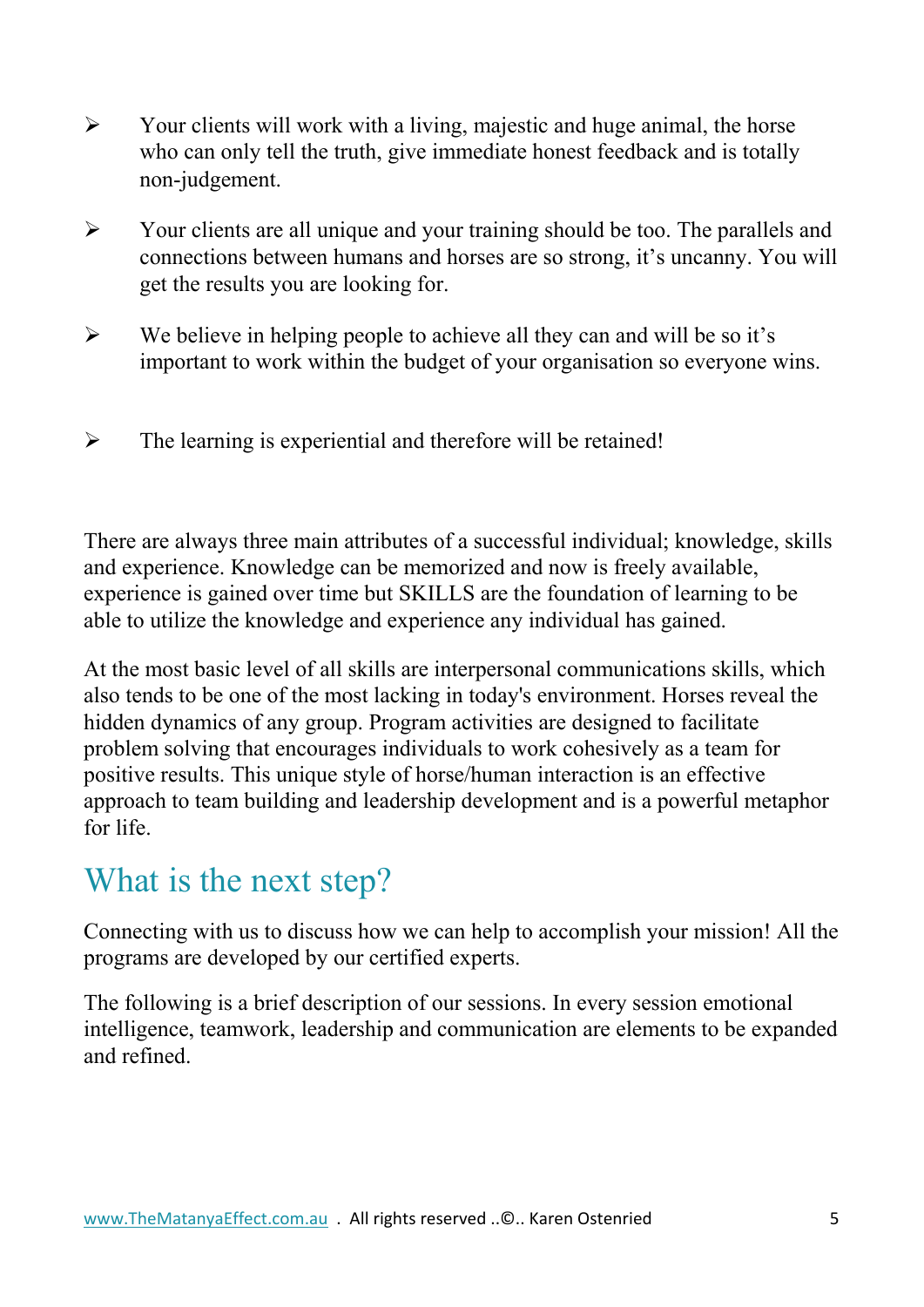# The Curriculum in brief

- **1. Starting the Journey**
- **2. Circuit training.**

#### **Building relationships and basic skills.**

Participants are encouraged to **develop relationships** differently. They are given a basic understanding of a new and different member and must become familiar with them and how the two can work together.

#### **3. Push Me Pull You – Give a little take a little.**

#### **Communication and problem solving.**

Participants are in teams and challenged to work through the different stations and use creativity and thinking outside the box to turn their horse around. Success will happen when they 'communicate' and work together.

#### **4.Who's The Brain.**

#### **Listening and articulation without assumptions. (Appropriate Assertiveness)**

Your group will discover the power of 'articulation' in order to accomplish the task at hand in these interactive stations. The bonus to this will also be 'active listening' by the others in the team.

**5. Common Sense.** (not recommended for very young or highly traumatised individuals), so this may be omitted following discussions with case managers.

#### **Problem Solving.**

The obstacles are set up in such a way that each team has to make a decision based on common sense in order to be successful and safe with their horses. This encourages teams to discuss their options and formulate a plan.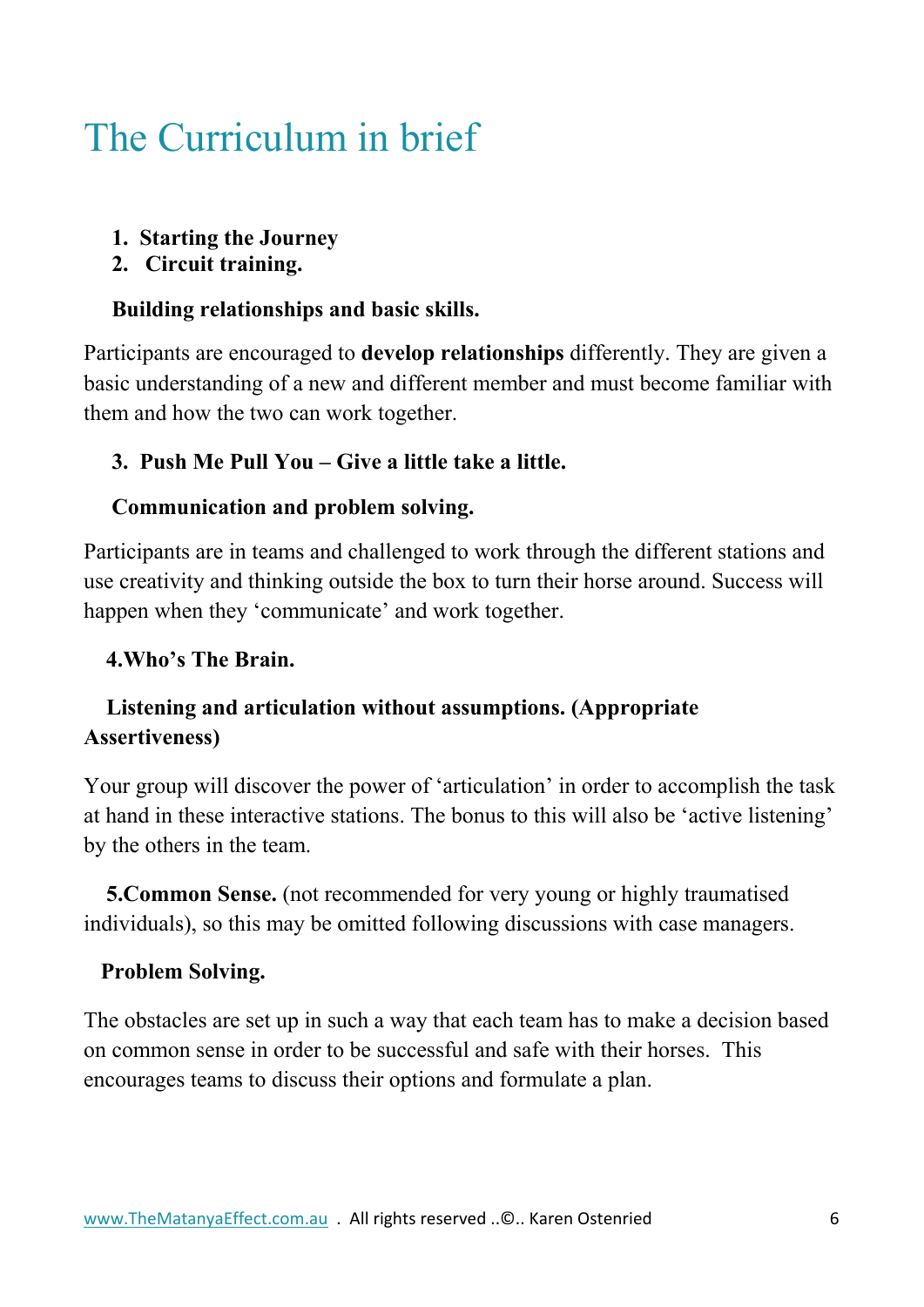#### **6. Red Light Green Light.**

#### **Focus**

Participants are asked to work through a course simulating road hazards. The horses become their vehicles and all the team must be completely stopped when the light is red or they will get a ticket. (suitable for limited abilities and low functioning groups with different abilities.)

#### **7. Match That Horse**

#### **Negotiation (True negotiation is always a win win).**

Upon completion of each activity the horse chooses a puzzle piece. Puzzle pieces are also awarded for acts of kindness or picking up a code brown etc. At the end all teams set out their pieces to build their puzzles. In order to complete they need to negotiate with the other teams to get the pieces they need.

#### **8. Blind Man's Adventure**

#### **Trust and Respect.**

**A secondary objective is to develop communication skills especially oral and listening skills.** (This is only to be run when participants are comfortable with the horses and skills)

Participants will explore subtle body language of pressure/release (feel and sensitivity) and accuracy of words. Overall this builds on each teams relationship and accentuates the importance of mutual trust and respect. Teams are reminded of their team-building skills (leaders responsibilities, plan formulation-evaluationalteration). They will identify the need of having trust to maintain a strong relationship.

#### **9. It's All Up to You**

**Choices** (Not recommended for young individuals or facilitating individuals with limited abilities).

Sometimes in life we make good choices and sometimes we make bad choices and have to deal with the consequences. No matter what the outcome you can build strong skills that create confidence in each of us. At each obstacle the participants

www.TheMatanyaEffect.com.au . All rights reserved .. ©.. Karen Ostenried 7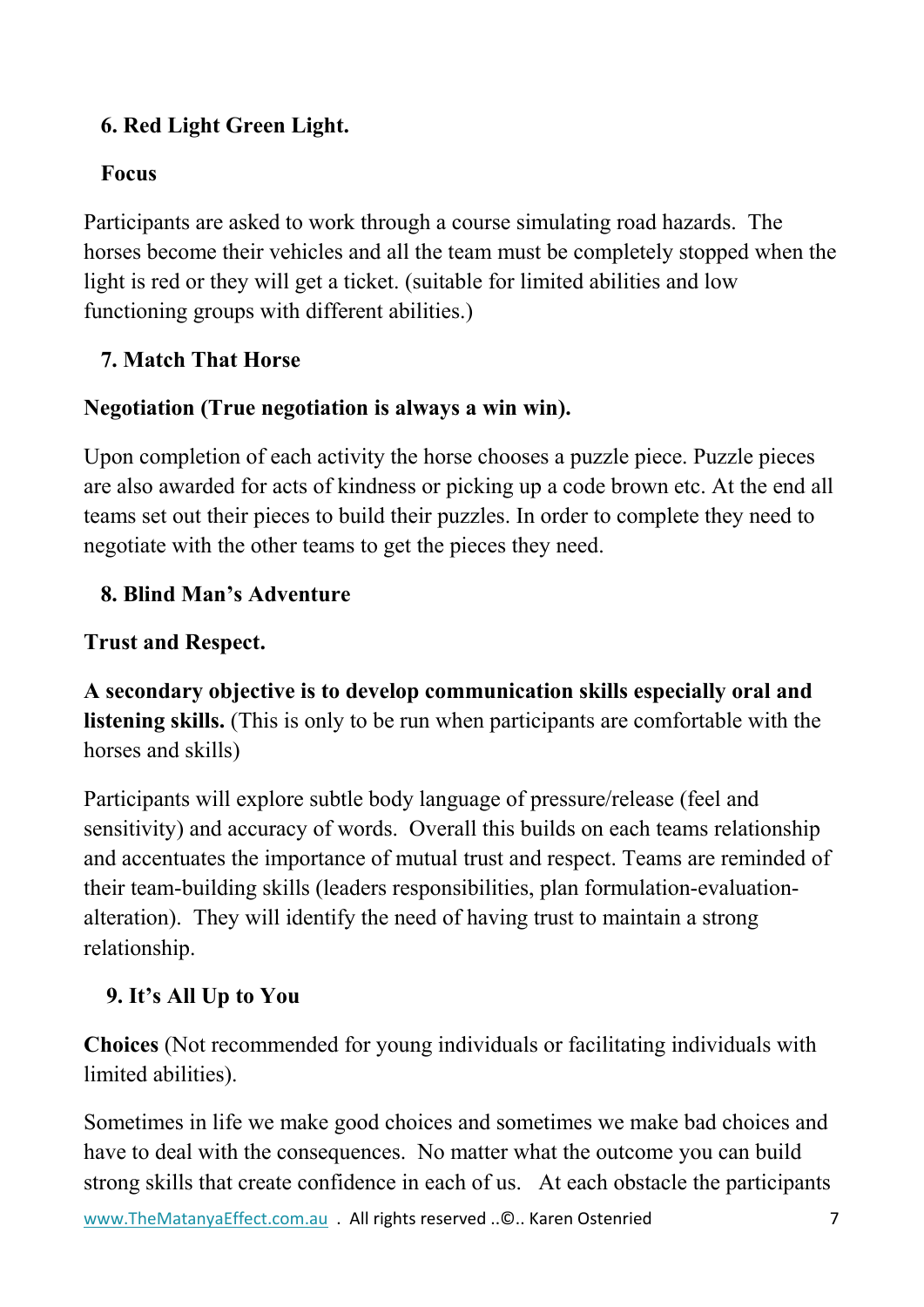have to make several choices. The goal is to encourage participants to make the choices for themselves, AND as a team. If their choice leads to failure, the teams are encouraged to return to each station and work through each level of ability until they have success.

#### **10. Horse in the Pocket**

**Leadership (secondary teamwork/creativity)** Must be done when participants have knowledge of herd behaviour from previous exercises as this will be required.

Participants are always encouraged to think outside the box. The challenge is now that the horses are loose in the arena and each team must move a specific horse into a specific pocket without touching the horses. (Not appropriate for any age, recommended degree of maturity.) It will develop;

Competence- clear understanding of herd behaviour,

communication- listening, watching and both verbal and non-verbal

Adaptability- creative thinking, problem solving.

Personal growth- self-esteem, goal setting, personal drive and motivation.

Group effectiveness – individual skills, negotiation skills and teamwork.

Outcomes-

- Understanding of ethical leadership and associated values.
- Valuing the strengths in every team member by understanding their weaknesses.
- Ability to engage and generate passion in others.
- Understanding team dynamics and ability to create an environment that embraces successful change.
- Influencing teams to participate in culminating ideas to find successful solutions.
- Inspires creativity to respond to other team members needs, therefore helping to create better leaders.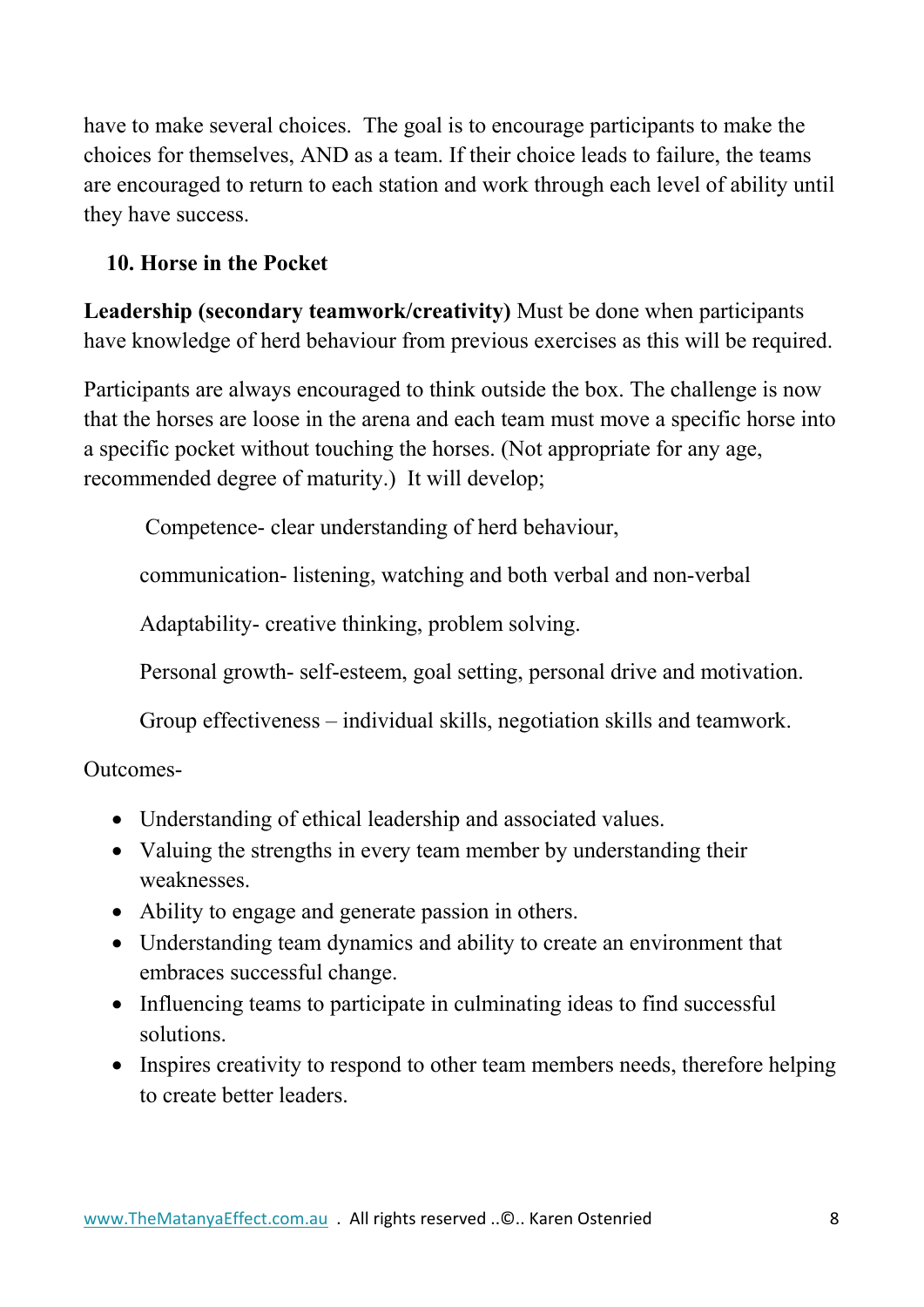#### **11. Silent Communication – Body Language (appropriate assertiveness).**

Using silent communication and body language teams of two people guide each other's partners through the obstacles. In each team there is an A and a B, and each team member has a different card and A's don't know what B's reads and vise versa. They have a time out card which they can use, preferably only once.

#### Outcome;

- Review of senses
- General communication skills
- Understanding of appropriate assertiveness.
- Understanding of "underlying body language" or unintended messages verses intended body language.
- Trust

#### **12. Build your own course- (Team building and Leadership, change management) (Advanced.) Not to be used for young participants and individuals with limited abilities.**

#### **Leadership**

This combines the plan development process, test and measure and adjustment. Each team (A and B) will chose and objective and then design and set up their own course with at least x elements. They must test and refine. The other team will then go through it. Teams will have difficulty if they do not work together or if their communication breaks down.

#### Outcomes;

- Combines all previous skills and puts them to the test.
- Recognising the benefits that come with being flexible and making changes throughout the process ( change management).
- Strengthens a group's leadership and teamwork abilities, providing a clear understanding of the responsibilities that come with being an effective leaders and how the leadership role can comfortably shift from one person to another as the team builds momentum.
- Teams will find difficulty completing the task if they do not work together or if their communication breaks down.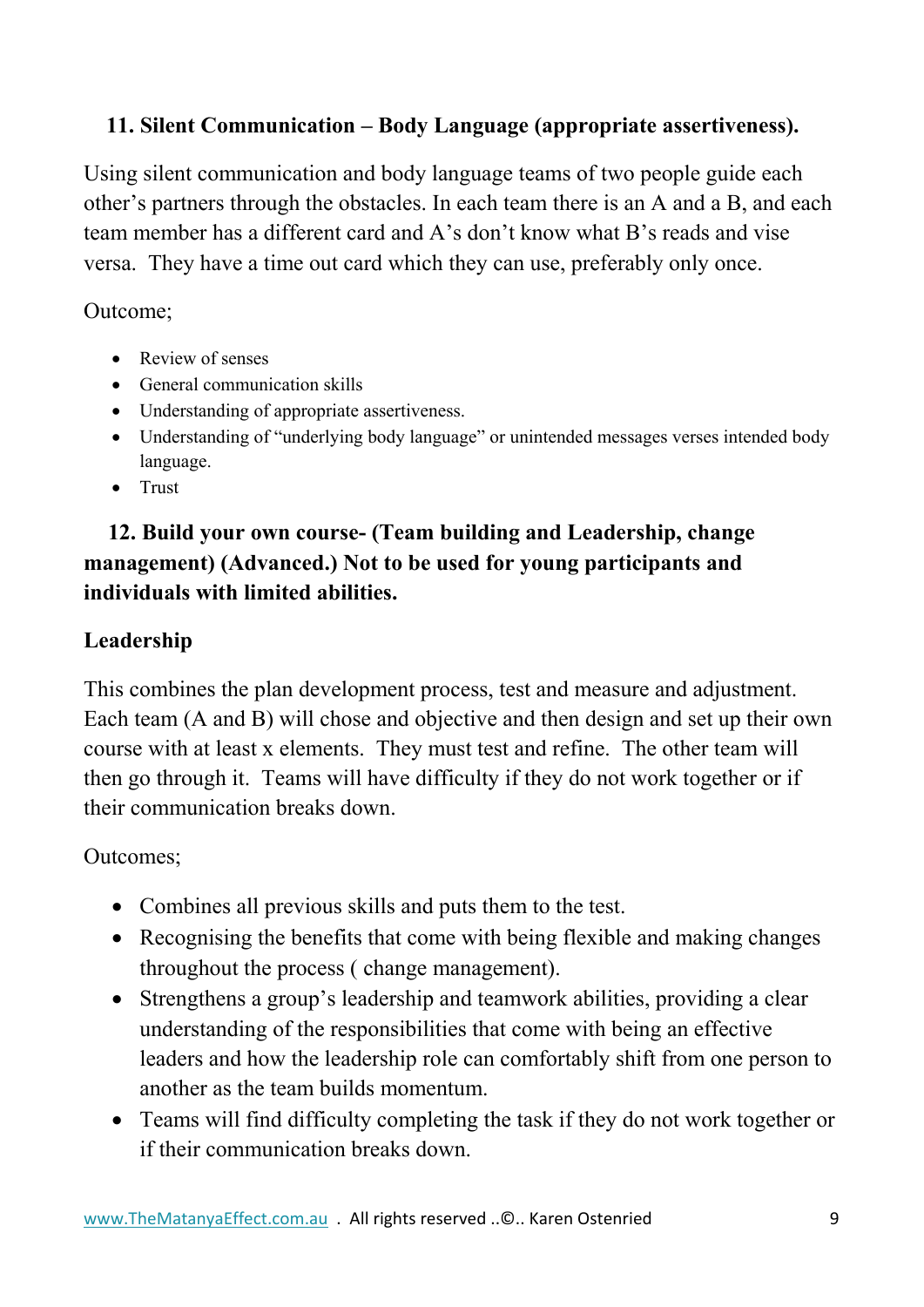All curriculum programs culminate with a graduation ceremony to recognise their accomplishments and have a tangible reminder along with their journals of their journey.

# Frequently Asked Questions Why are we different?

Our, one of a kind, BuildingBlockTM Certified Equine-Assisted Learning Program© will teach your group how four-legged teachers assist participants in learning the power and strength of non-verbal communication and change within themselves. This is a powerful journey of teaching, learning and understanding. This is NOT just a fun day out, well, it is still fun, but it is a skill building session that will give participants skills, confidence, understanding and empathy for others.

The lessons learned are always paralleled back to real life. This is done with step in moments in the arena and then again in the debrief. Participants will receive their own journal at the beginning of their program. If time allows they will fill these in at the end of each session.

# $FUN + HANDS ON$  I FARNING = CHANGF

The first session takes a little bit longer (2 hrs) as it includes an in-depth safety briefing as well as outlining the objective of the session. All sessions thereafter take 1.5 hours each which includes briefing of objective, arena activities and debrief. On occasion if time runs out participants are instructed with their supervisor to complete when they go home.

- Trademarked Building Block program (Equine Connection Inc).
- Certified Facilitators
- Heated training room and fenced arena close to Melbourne.
- Fun and engaging sessions of hands on skill building
- Insurance Coverage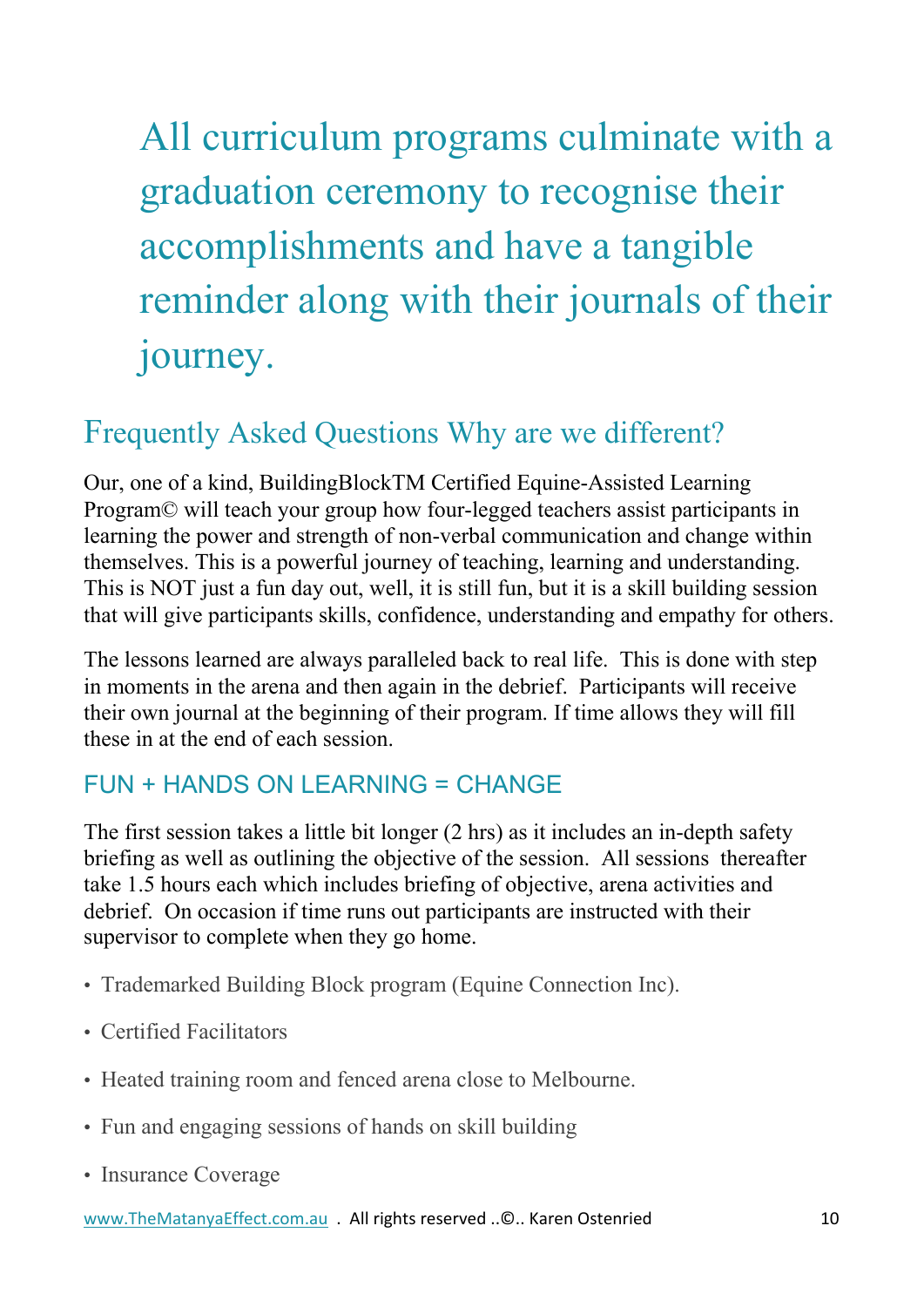# Why will this program work over others you have tried?

We are one of a kind. We are different. We are unique and we are fun. We have research backing our programs with proven results and outcomes your organization is looking for. The same actions bring the same results. If you want substantial results, then you have found the organization to bring about the change your clients need to fulfil your mission.

# What group sizes do you work with?

As small as 2 and to a maximum of 6. We plan to expand to 12-14 maximum sometime in 2019.

# Do I need horse experience?

Absolutely not. Our program does not require you to ride a horse so no prior experience is necessary. We inform every group of the rules and safety precautions to take around the animals and the arena. We always put safety first and we can accommodate everyone's different comfort levels around the horses. And if you do have horse experience, that's great too! This is not a horsemanship program so you will still get all the benefits!

# What if I (or clients) are scared or don't like horses?

No worries! If you aren't being stretched out of your comfort zone, you aren't learning. This is an opportunity to overcome your fears or preconceived notions. Some of the people who have attended our workshops have started out petrified, but by the end of the program, they have all learned more about themselves and overcome their fear.

#### What about the weather?

We have to be out there too so we understand the need for a warm environment. We continue in light showers or brief rain periods. We suggest you forward on our session information (What to Bring) to your team members and clients so they are appropriately dressed. Your program will take place regardless of the weather unless Code Red Fire danger or Thunder and lightning storms. We do have a heated training room, clean flushing toilets so you will be able to get relief from the weather throughout the program.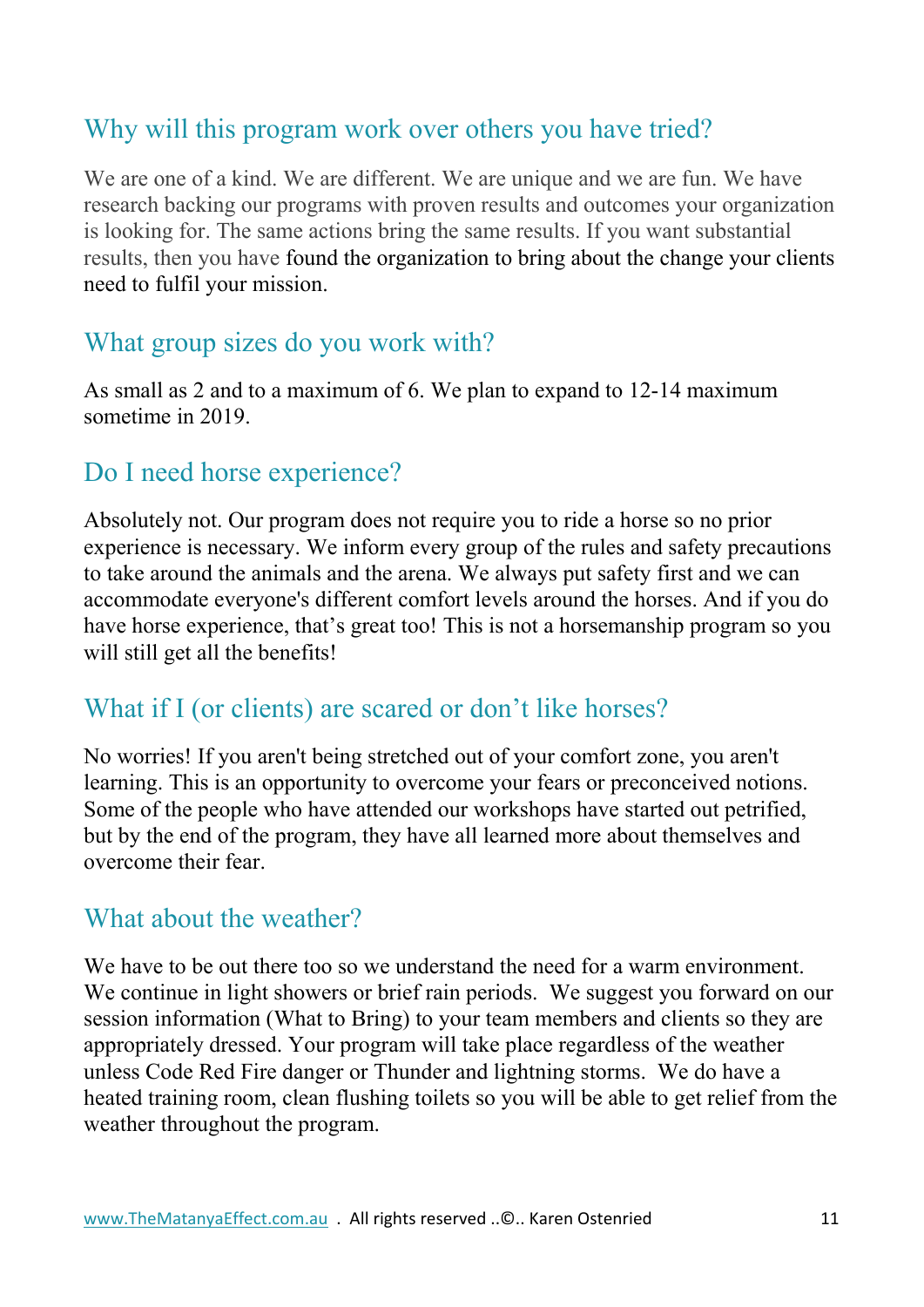# Do we ride the horses?

No. All of our work is on the ground. You will work alongside the horses as part of your team for the best and true reaction of the horse and the most beneficial way of learning for you. This way the horse can be its true self and not be "on the job"

#### What should I wear?

Although chaps and a pair of cowboy boots aren't required, we do have certain safety requirements when it comes to your clothing. Simple things like closed toe shoes and dressing in clothes that you are ok with getting a little dusty and nothing too loose and flappy. We will give you a full list of these safety measures, of course. Although it is not a requirement in Australia we ask that youth under the age of 18 wear a helmet in the arena. Adults can choose not to wear them.

#### Where are you?

Kinglake, Victoria. It takes about 1 to 1.5 hours drive for most people!

If you are from other places in the country or the world just ask us where these programs are also being delivered as we have certified facilitators using these same programs in N.S.W, QLD, NT, soon SA and N.Z plus of course North America and Internationally.

#### Are you qualified? What are your certifications?

Yes! Karen Ostenried is certified through the Academy of Equine Assisted Learning, a leading organization in Equine Assisted Learning. Calgary Canada location. We have certified facilitators all over the world.

Karen is qualified in Level 2 First Aid and both Karen and Bernie have Working with children licenses, former Respite carers for foster children (Berry St Youth). Survivors of the 2009 Black Saturday Fires, so understand what it is like to lose everything and have nothing. Karen has the added benefit of working with children for over 15 years part time.

# Are you insured?

Yes, we carry extensive insurance for ourselves and those who attend our course.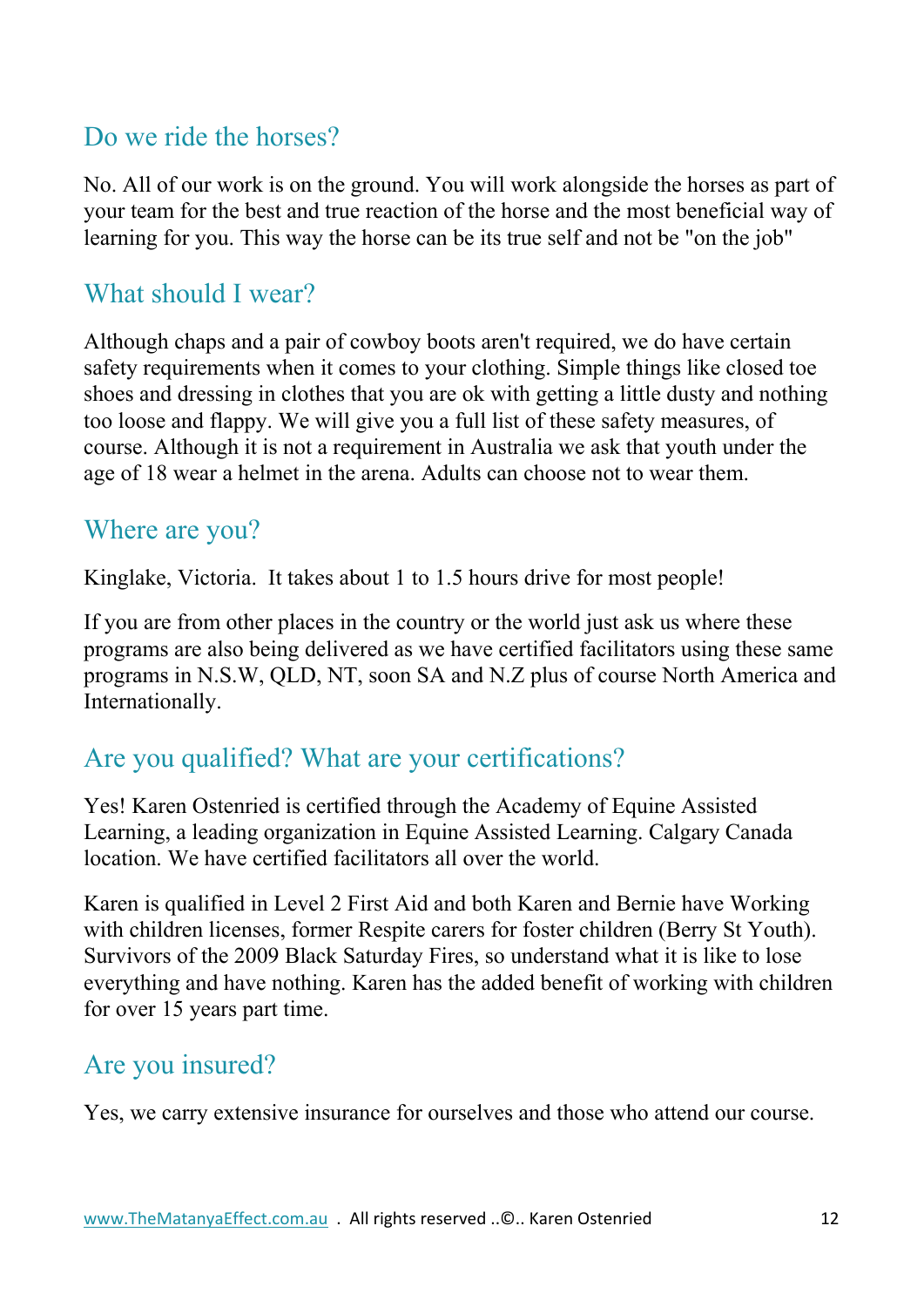# I'm allergic!

Knowing is half the battle! Just be sure to take an allergy pill before you come. Please inform us prior to coming. It is possible that some people are allergic to horses, however have never discovered it. We do carry antihistamines however only the non-prescription variety for such occasions and Karen is trained in first aid. We will ask all clients to complete a confidential medical form especially for asthma and epi-pen requirements. We are not allowed to administer epi-pens which is another reason why a qualified case manager or counsellor must attend.

#### What do others have to say about it?

*"I just wanted to thank you and your fantastic team (horses included) for a truly wonderful experience that I will never forget.* 

*I am amazed at the self-awareness that your course has awakened in me.* 

*Working with the horses and facing that fear, and presenting in front of the camera completely put me out of my comfort zone, with anxiety levels running high. Yet, I really enjoyed it.* 

*I now have the tools to apply when things don't go the way planned. To take some risks, a leap of faith and see what happens. I now have a greater understanding that the reward of achieving perhaps not on the 1st, 2nd or even 3rd time trying, but enjoying the journey to getting there in the end. It is the most uplifting feeling. And yes, this is where the magic begins! Fearless!"* Tracey Williams, Your New Dentist.

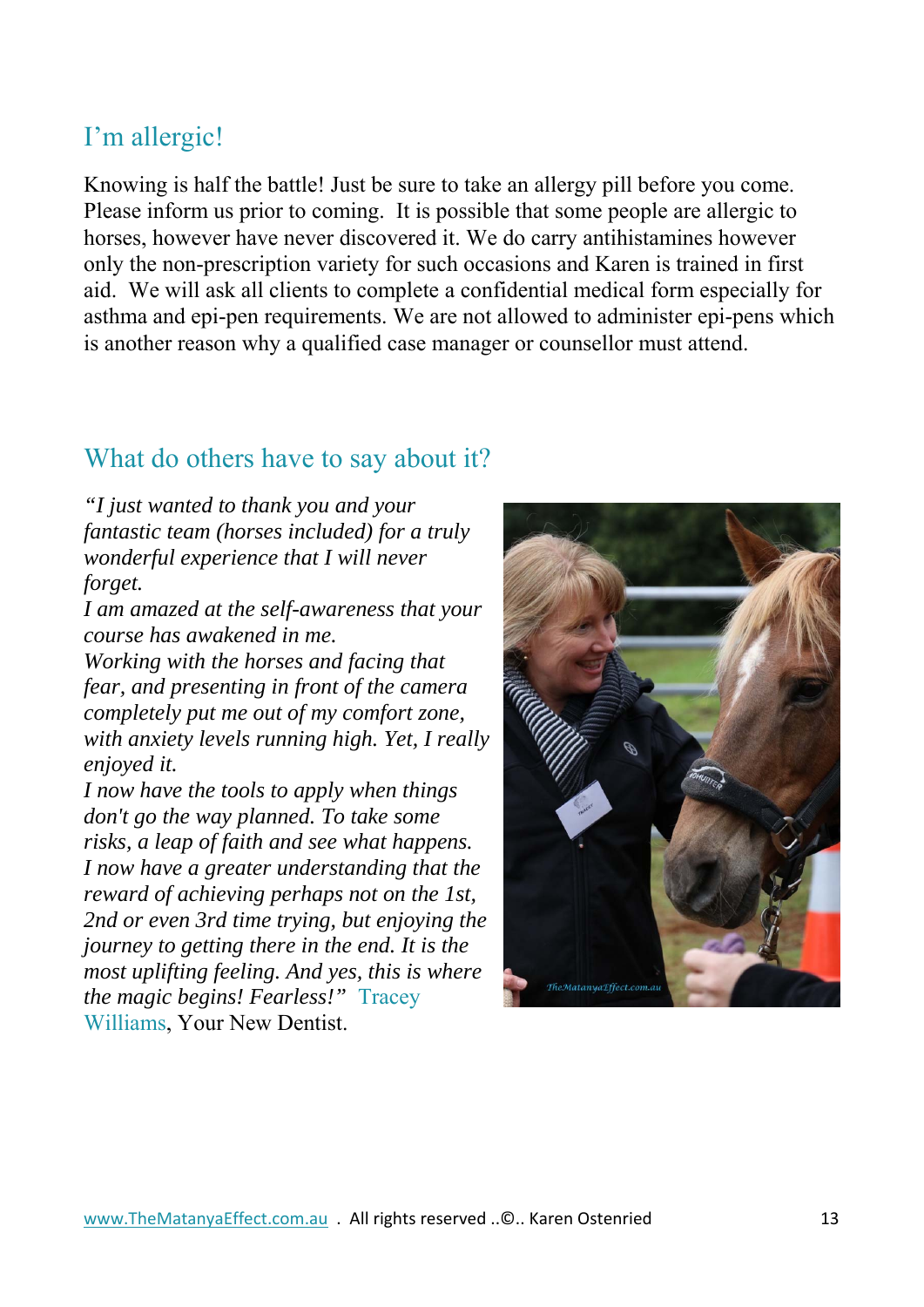

*"Today I re-learned to have confidence in my choices to show leadership to others, to expand my focus and look outside the box not just at what you can't do. It reinforced the importance of clear communication. "* Katherine Watkeys. (Camp and Programs manager)

*"Today was brilliant!!! Loving today. I guess I was totally focused on the true Leadership element of the course. I'm competitive and always want to do well. But the horse Indi, made me relax that initial response and be in the moment. Lots more to say. Thank you so much for igniting a passion and even a belief I can push past my own limitations."* Sofia Morris. (Graphic Artist)



*"Three major elements stood out for me today. 1. Observation- I just noticed what I was observing with an open mind and that was paying attention to behaviours. 2. Trust - Building trust by working + communicating differently to get the desired results. 3. Creativity - Ultimately it was the creativity that allowed us to achieve our objectives."* Anthony Gardener (CEO)

*"Boundaries- setting boundaries and respecting other's boundaries. Working together to problem solve. The need to communicate clearly what you want to do which may involve negotiation and influence. Finally staying with frustration and going through it."* Dr. Lise Saugeres, Director.